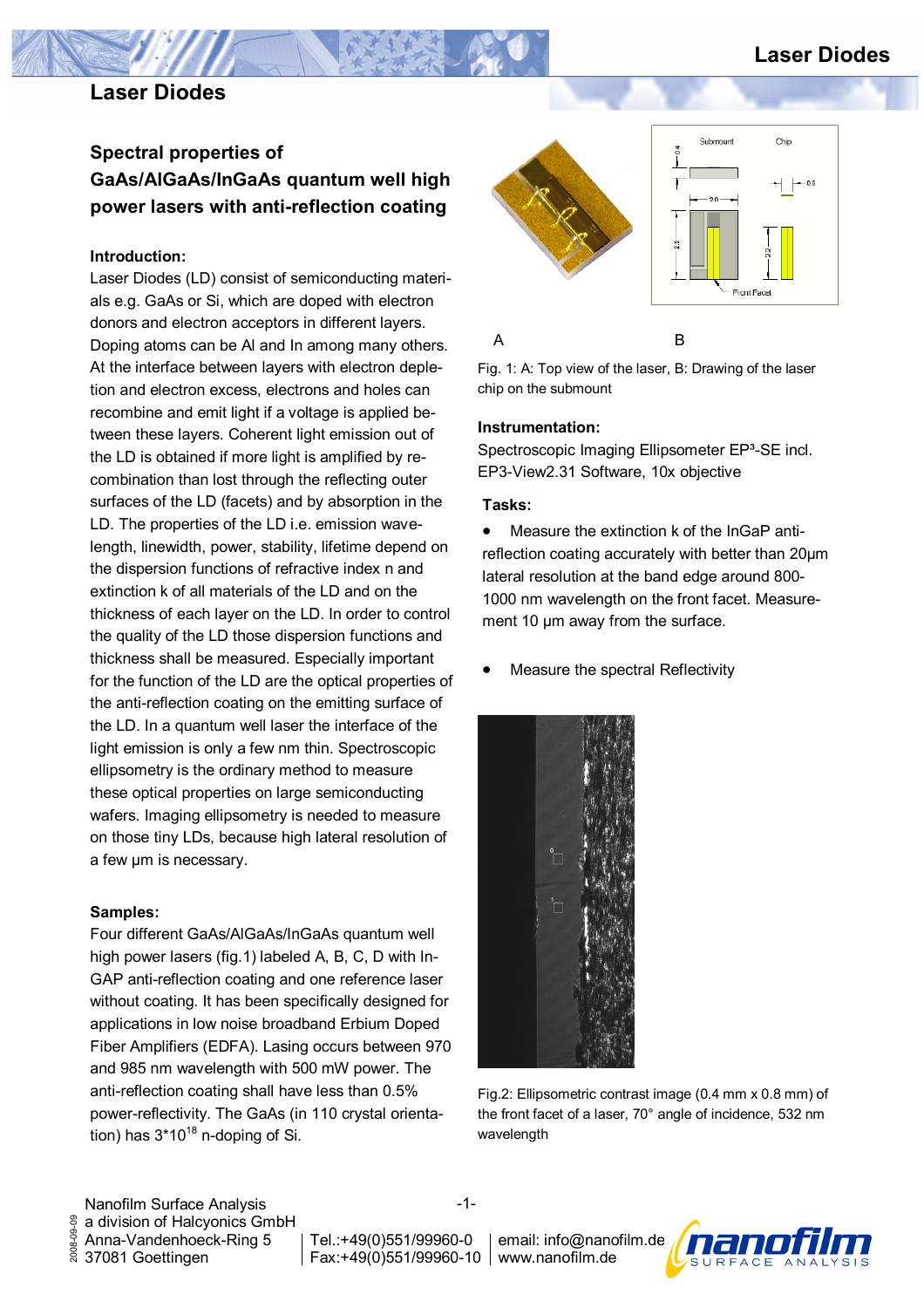# **Laser Diodes**

## **Laser Diodes**

#### **Measurements:**

A spectrum on the reference LD without antireflection coating was measured, from which the dispersion function (fig.4) of the GaAs bulk of the LD was determined by direct conversion ("batchprocessing") wavelength by wavelength without dispersion model of the GaAs. The obtained dispersion function of GaAs (fig.4) was used in the following fittings. More spectra, similar to the spectrum of fig.3, were recorded on lasers A-D. The fit parameters were the thickness of the InGaP coating and the InGaP dispersion function parameters. The dispersion function is dominated by a strong oscillator in the near UV and by a constant background refractive index. For an improvement of the fit quality one weak oscillator in the visible spectrum VIS around 730 nm is added. The fitting is most sensitive on the UV-oscillator and the background, less sensitive on the VIS-oscillator. It turns out, that the VIS oscillator has a negative amplitude, which represents light amplification. Due to the superposition of the amplification in the VIS and the absorption of the UV-oscillator, the net amplification is negative without external voltage. Only an applied voltage can effect positive net amplification and lasing. It is obvious from fig.3, that the fit could be further improved by means of additional oscillators at about 650 nm wavelength and in the near infra red (NIR).



Fig.3: Spectra of Delta/Psi of InGaP coating in ROI 0 on laser D. Fit with the following model parameters: VISoscillator: frequency  $1.74 \pm 0.02$ , amplitude  $-0.42 \pm 0.07$ , damping  $0.28 \pm 0.06$ , UV-oscillator: frequency 28000  $\pm$ 6000 cm-1, amplitude  $3.8*10^9$ , damping 6200 ± 4000, background: refractive index  $n = 2.457 \pm 0.008$  and extinction  $k = 0$ , thickness  $9.97 \pm 0.15$ , mean square error 10.5

#### **Results**:

Fitting of the spectrum (fig.3) in the range 350 – 600 nm is sufficient to yield the thickness in a very good approximation. However the obtained dispersion function of laser A ("dispersionfit-A" in fig.6) cannot resolve the fine structure of the spectra of n and k above 700 nm wavelength. Therefore it is better to fit the Delta/Psi spectra (e.g. in fig.3) in a second step while keeping the thickness constant and while fitting for n and k of the InGaP coating wavelength per wavelength ("batchprocessing"). The dispersion functions obtained on this way (fig. 6), reveal now the desired fine structure at the band edge around 830 nm. There appears one absorption peak at 830 nm (i.e. laser C in fig.6B). The peak is more or less dominant in lasers A, B, C, D, depending on the doping or the production process. The effect of doping increases the extinction k by 0.04 at 830 nm wavelength comparing lasers A and C. The effect of doping is clearly resolved by the  $\pm$  0.01 accuracy of the measurement. The overall reflectivity of the laser (fig.5) is calculated out of the Delta/Psi spectrum. The lateral variation of optical parameters of the In-GaP has also been studied by comparison of several regions of interest (e.g. fig.2) and by Delta/Psi maps.



Fig.4: Dispersion functions n and k of GaAs laser bulk and InGaP anti-reflection coating obtained from batchprocessing of Delta/Psi spectra of laser A ROI 0, wavelength lambda in nm

Nanofilm Surface Analysis 8 2008-09-09 a division of Halcyonics GmbH 2008-09-Anna-Vandenhoeck-Ring 5 37081 Goettingen

-2-

Tel.:+49(0)551/99960-0

Fax:+49(0)551/99960-10 www.nanofilm.de email: info@nanofilm.de